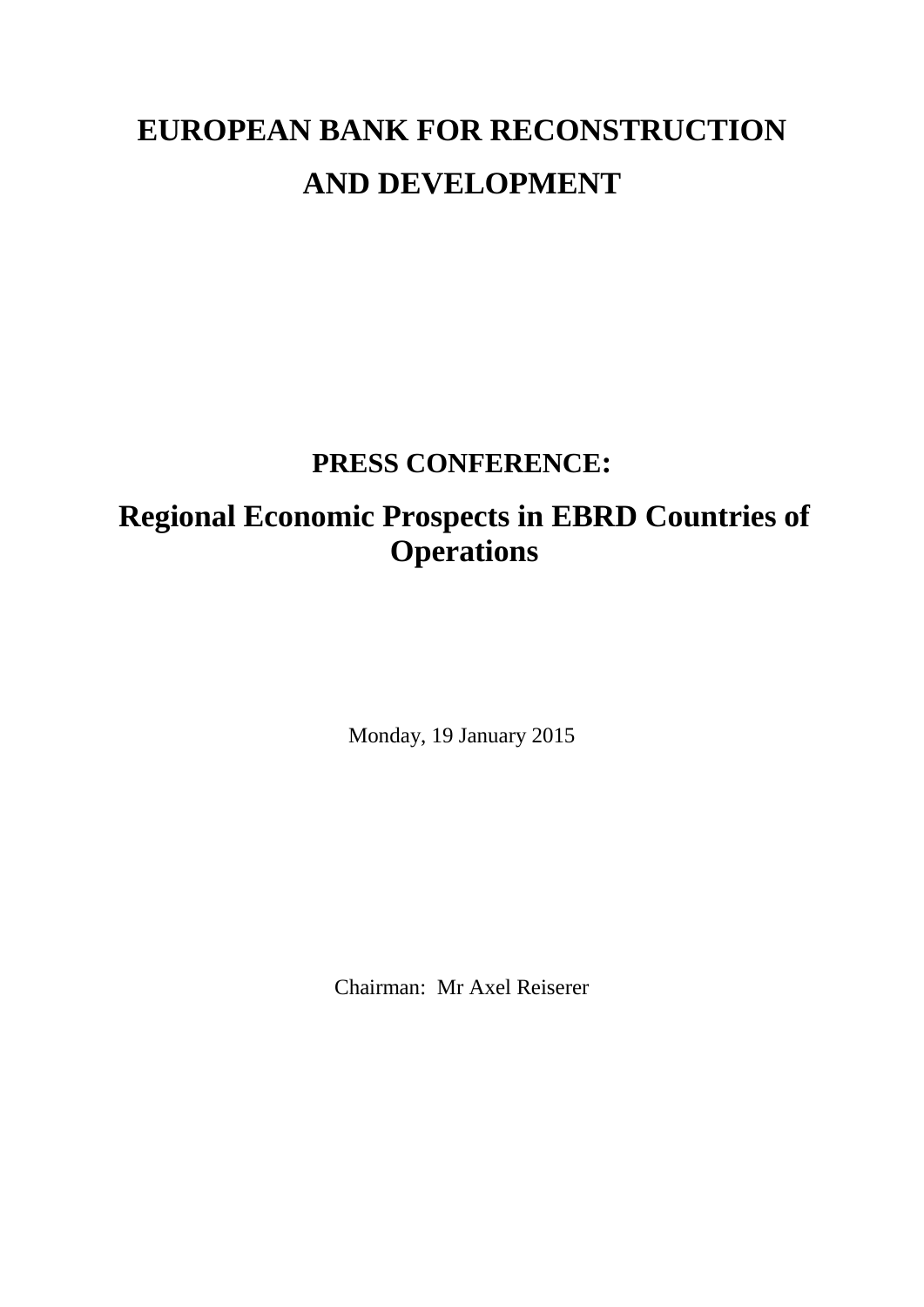THE CHAIRMAN: Good morning. Thank you for coming to our press conference about regional economic prospects. I am Axel Reiserer, and I am here because Tony is travelling to Davos. I am sitting at the head table with Piroska Nagy, our Director of Country Strategies, and Hans Peter Lankes, our Acting Chief Economist, who would like to say a few words.

MR LANKES: I will just take this opportunity to say a few words about Erik Berglöf, who left us in late December; so please bear with me before I hand over to Piroska, who will go into the substance of our presentation.

As some of you know, with nine years in office here at the EBRD, Erik was the longest serving Chief Economist of the Bank – the Bank is not that old, but nine years is a pretty impressive tenure. He left in December to start up a new institute at the LSE, the Institute of Global Affairs, and in order to build a research base – what he calls a "do tank" – focused on emerging markets. He will do this out of the LSE, and that will formally kick off in February.

During his time in office here at the EBRD Erik has led some of the Bank's most important work. You are familiar with some of that externally. He led the Bank's response to the crisis in the area of banking coordination in the Vienna Initiative. The EBRD was instrumental and he was very much the mover and shaker in the joint IFI action plan. Together with the Vienna Initiative, that coordinated approach by the IFIs was an important factor in helping to prevent a systemic banking crisis in the region and in ensuring that credit kept flowing.

Erik has also done quite a lot internally in professionalising the Chief Economist's Office in the way that economists are involved in the design and implementation of projects, in policy dialogue, and of course in shaping our thinking about transition. You are aware of the successive *Transition Reports*. Erik has led nine in total, including the one that we are all particularly proud of, *Stuck in Transition*, which was quite instrumental in getting the Bank's own strategy going in this area for the medium term.

We are very pleased that Erik will stay connected with us and remain involved in the region, and that we will work together.

We have a new Managing Director in the Chief Economist's Office responsible for the operational work, country and sector project work: Mattia Romani. Piroska, please.

MS NAGY: Hans Peter, thank you very much. Good morning everyone. This is our new forecast covering 2015, and looking back at the main trends last year.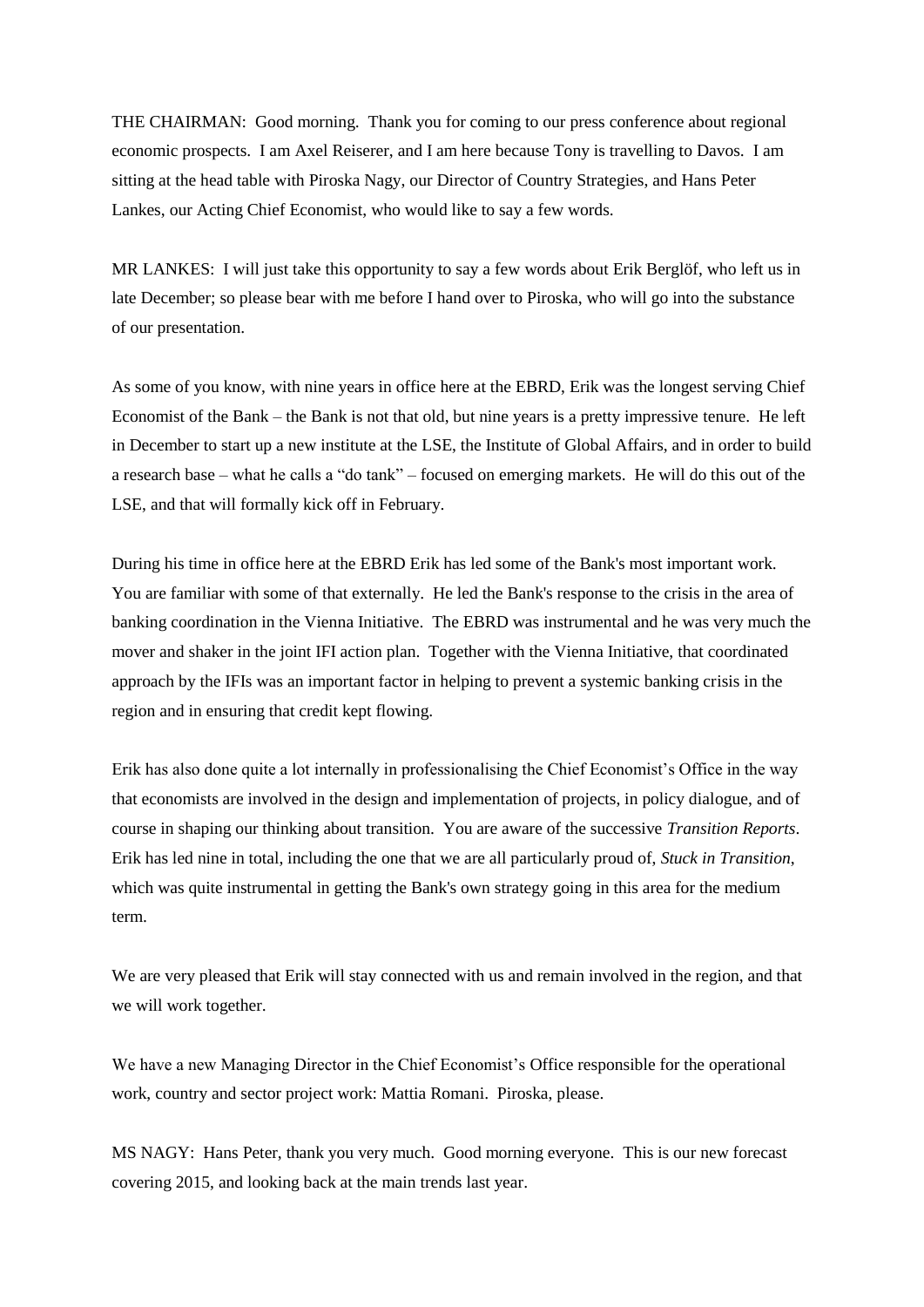The single most important event since we released our forecast in September has been the huge drop in oil prices. This is a picture with which you are very familiar. It has reshaped the outlook for our region as a whole.

Russia has been particularly hit. It is a country of systemic importance for the EBRD region, making up a large share of GDP, but it also has very close ties with a number of CIS neighbouring countries. Russia has obviously suffered from the drop in the oil price because oil is a major source of export revenue and is an important part of fiscal revenue. It has really just compounded the impact of long-running structural problems in the economy, for example lack of diversification; very high state intervention and ownership in the economy; weak investor confidence; but also the increasingly binding sanctions. We have always been of the view, as you might recall from our last forecast, that sanctions do have an impact. In the context of tightening liquidity, these sanctions, which effectively block Russia from external financing, are ever more powerful.

We have other major commodity producers in the region: Kazakhstan, Azerbaijan, Turkmenistan in the energy sector, and other countries producing other commodities. They have already seen a slowing of growth rates and will see further slow-down.

The systemic impact really comes from Russia. There are very significant spill-overs to countries with close economic ties to Russia, where this factor will outweigh the net gain from the decline in oil and commodity prices, for example Moldova, Kyrgyzstan, Tajikistan and the like.

Ukraine is a story in itself but of course it is linked to this geopolitical tension with Russia. Russian developments do affect Ukraine, but, to borrow a term from the economists because it hits the nail on the head: Ukraine is really on the edge. We will give a few more details on this in the presentation.

However, commodity importers with fewer ties to Russia will clearly have a net gain due to the decline in oil price. These are countries in central and south-east Europe, Turkey and, very importantly, the North Africa region where we operate in four countries – and counting. These countries, however, will experience other problems and issues with increased risk of negative impact from the Eurozone, where growth continues to be very weak and thus demand for exports for many of these small economies in central and south-east Europe and in SEMED is dependent on demand from the eurozone, and also from the eventual normalisation of US monetary policy. This will mean an eventual rise in US interest rates and external borrowing costs of emerging markets, including in our smaller countries that import commodities. The tightening of a tightening of US monetary policy will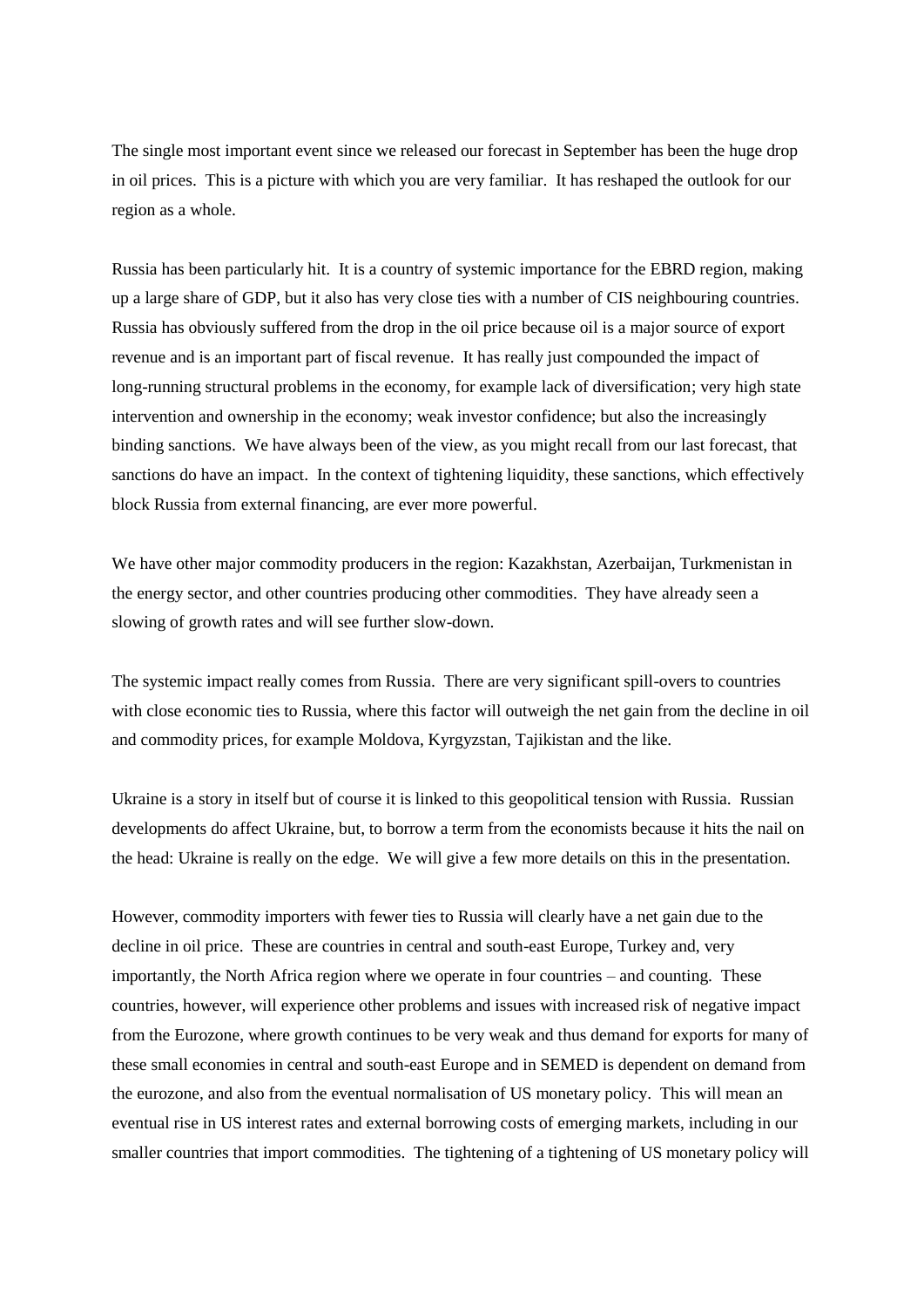eventually lead to an increase in local interest rates, as countries are quite dependent on capital flows and will have to react to any vulnerability or volatility in capital flows.

The bottom line is that average growth in the EBRD region will turn negative, for the first time since 2009, with very, very significant country variations.

## *(PowerPoint presentation)*

Let us look at the details. In Russia the economic outlook has clearly deteriorated. In this chart, as an illustration we have shown the collapse of Brent crude oil and the US dollar/rouble exchange rate. There are huge declines. The stock market index (lighter blue line) went down, whereas the 5-year rouble government bond yield edged higher. There have been very significant liquidity stresses. You will recall that in December the Central Bank had to raise the interest rate to 17 per cent, way above inflation or even expected inflation, in order to stem volatility and decline in reserves.

International reserves are still significant, but they continue to decline. Taken with the fact that external repayments will be significant, there seem to be increasingly biting liquidity constraints in Russia. In this chart we depict gross international reserves (light blue columns) in US dollars, which show that there is a buffer despite the recent decline; but there is also a trend of a very clear decline. This is happening against the very significant fall in the rouble. The devaluation took up some of the pressure on the exchange rate, but reserves still declined significantly, by about a quarter.

If you take a more nuanced measure, as we do here with the blue line, we get a more precise underlying picture. The blue line shows you internal reserves excluding the national welfare fund, which is part of the international reserves but where the assets are clearly less liquid and where claims on these assets have risen in the past few months as a result of the stresses in Russian financial markets. So we exclude that from international reserves and we take out the debt redemptions for two years. This year alone the debt repayment that falls due from Russia is 150 billion or so, primarily in the private sector.

If you take these measures of international reserves, excluding the national welfare fund and debt-repayment obligations for the next two years, you can see that at the end of 2014 the reserves were already below US\$ 100 billion. That is a tight situation.

We had the latest news from the Central Bank of Russia over the weekend that capital flight exceeded 150 billion, which is more than in 2009, the year of the global financial crisis, and two and a half times more than the year before.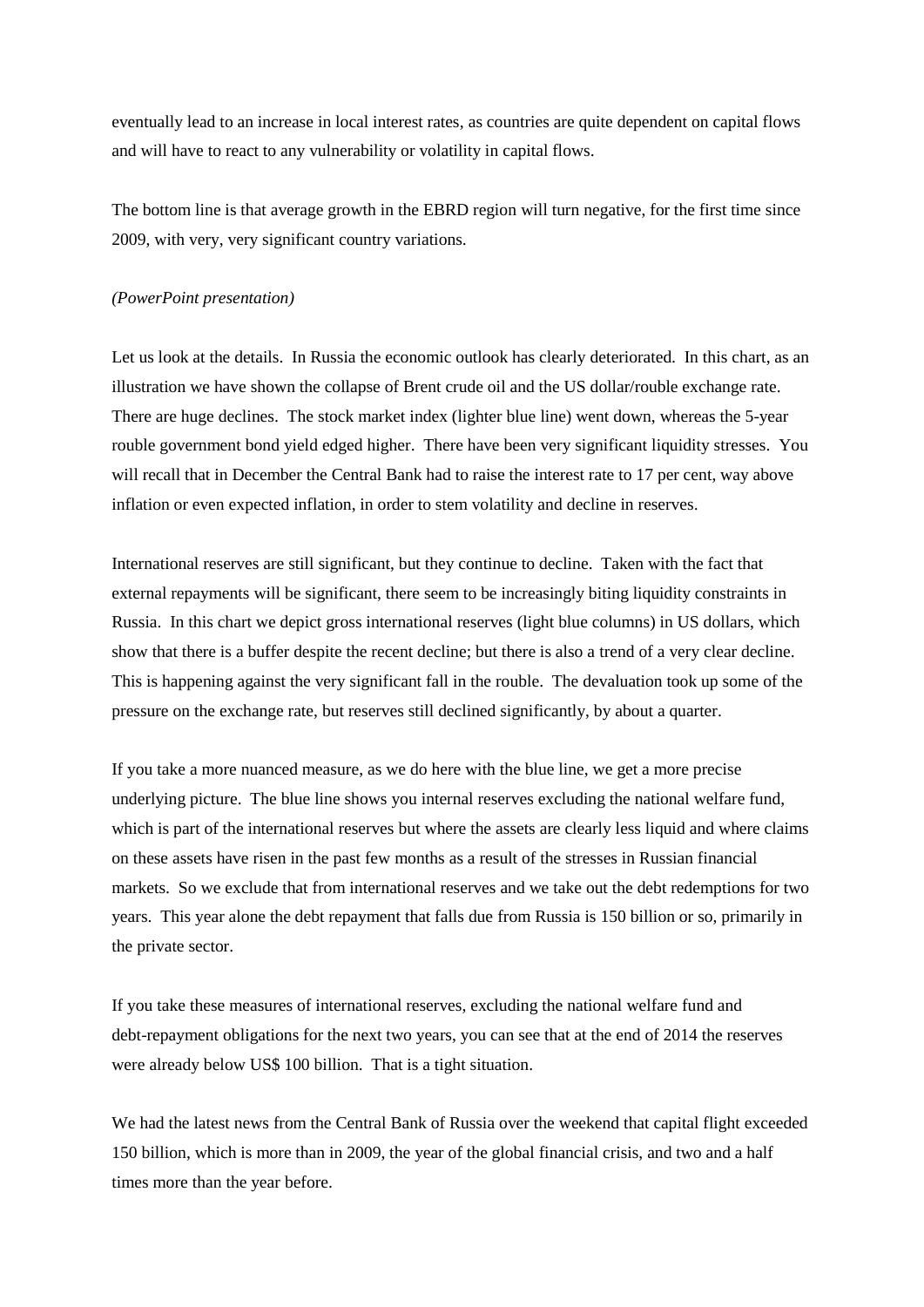The shock coming from Russia is a combination of the structural impacts in very big economies and the ever-present constraint in regard to external financing, thanks to the sanctions – which work. All these negative spill-overs are being transmitted to countries that are very closely linked to Russia through a number of channels, where, therefore, the impact of cheaper oil and commodities will be offset by the negative events in Russia.

In this chart we depict the key channels of economic relations between Russia and a number of countries around it: Belarus, Tajikistan, Armenia, the Kyrgyz Republic, Moldova and so on.

We arrive at an exposure index to Russia. This is very similar concept to the index we developed for central and eastern European countries, to measure their exposure to the eurozone, as a share of GDP, FDI flows, exports, banking assets and remittances. Remittances have been a very important source of income for many of the smaller economies. We can see that these countries are highly exposed to Russia. In Belarus, for example, the share of GDP amounts to 50 per cent or more. Tajikistan is also very exposed, where the highest exposure comes from the remittance channel; but Armenia, Kyrgyzstan and Moldova are also quite connected.

In this chart we show the development of remittances to neighbouring eastern countries and Central Asia, which have been declining, as we have reported in our forecasts over the years. They were in positive territory until recently when many dipped into the negative area. We can see from partial data that in the last quarter of 2014 there was quite a drop in remittances.

This is very important. Of course, it is a very important source of foreign exchange but it is also a source of domestic consumption in many of the smaller economies. Normally, remittances are considered to be a stable source of foreign exchange; and we used to consider them to be more stable than official flows or private capital flows at a time of crisis; but the mother country, from where the remittances are sent, is under stress. Remittances do adjust, as you can see here.

A number of currencies are under pressure, particularly recently with developments and expectations in relation to normalisation of US monetary policy. However, the darker blue line showing exchange-rate developments in this chart are mostly in negative territory in our area, as opposed to those that are less negative, shown in green on the chart. Since November the exchange rate decline has been predominantly in countries that are very closely related to Russia.

Ukraine of course is embedded in some of this story, but it is a story in itself. It is "on the edge" and we give you more details here. Let me highlight two salient facts. The first is the dangerously low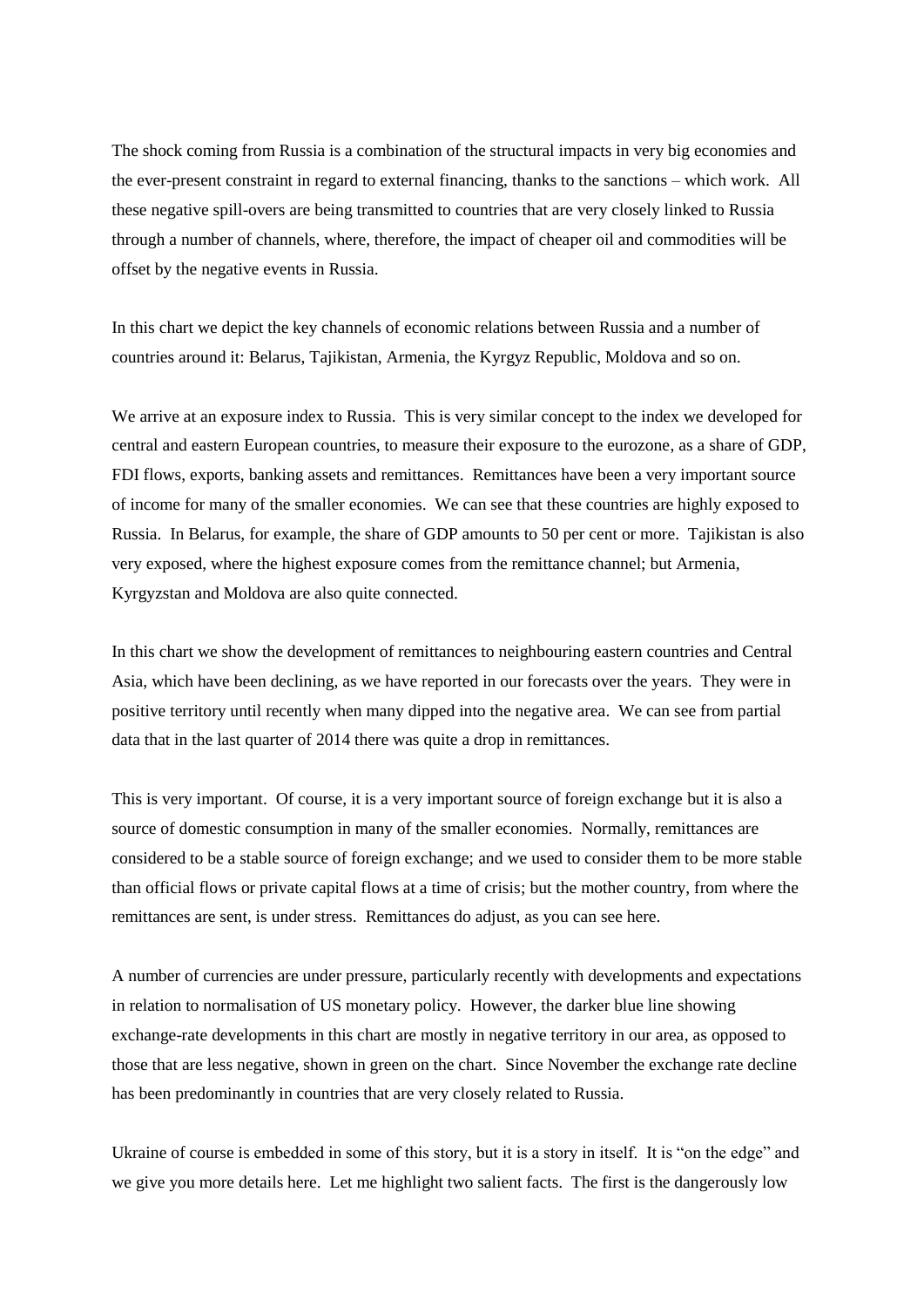level of international reserves in Ukraine. In this chart we show the reserves in billions of US dollars, which dropped precipitously, there already having been a downward trend earlier this year. Depicted by the red line are reserves expressed as months of imports. Those of you who are familiar with crisis situations know that this is at an extremely dangerous level.

At the same time, some adjustment has already happened. Reforms are underway in important areas in Ukraine. If we just take the macro adjustment front, it is not nearly enough to balance the country's books.

In this chart, we depict the fiscal balance as a share of GDP with the dark blue line; and the current account balance, which has adjusted more significantly in 2014. Nevertheless, notwithstanding the huge collapse of imports in 2014 it was still in negative territory, which is quite unusual for an adjusting country. It is partly reflected on the fiscal accounts that the adjustment has not happened.

There is a huge adjustment to be made. Things are going on: restructuring in the banking sector; in utilities, price reform, and governance. The new government is committed but there is not the space required to close what is widely recognised as a very significant external financing need, well above what was previously envisaged. The needs are urgent. In the previous chart you will recall the reserves, and action needs to be taken or it will become more than an acute problem.

There is upside in the region. For those who do not have close ties to Russia and therefore being brought down by negative developments there, and for importers there will be a big gain. This is a huge decline. Those of us who are old enough will have seen this before. I was an economist in 1986 when there was a huge positive income shock.

In this chart showing the share of GDP and the net oil imports of our countries, in positive territory are our North African countries of operations, Jordan and Morocco, but also there are smaller countries such as the Kyrgyz Republic and Moldova.

Most of the countries will be benefiting, all other things being equal, from this positive income shock related to declining energy and commodity prices.

On the other side, countries exporting commodities are losing. This reflects the gain that is being accrued by importers but being lost by exporters.

This huge positive real-income shock to these countries opens up macroeconomic policy space to support growth and overall sustainability in these countries.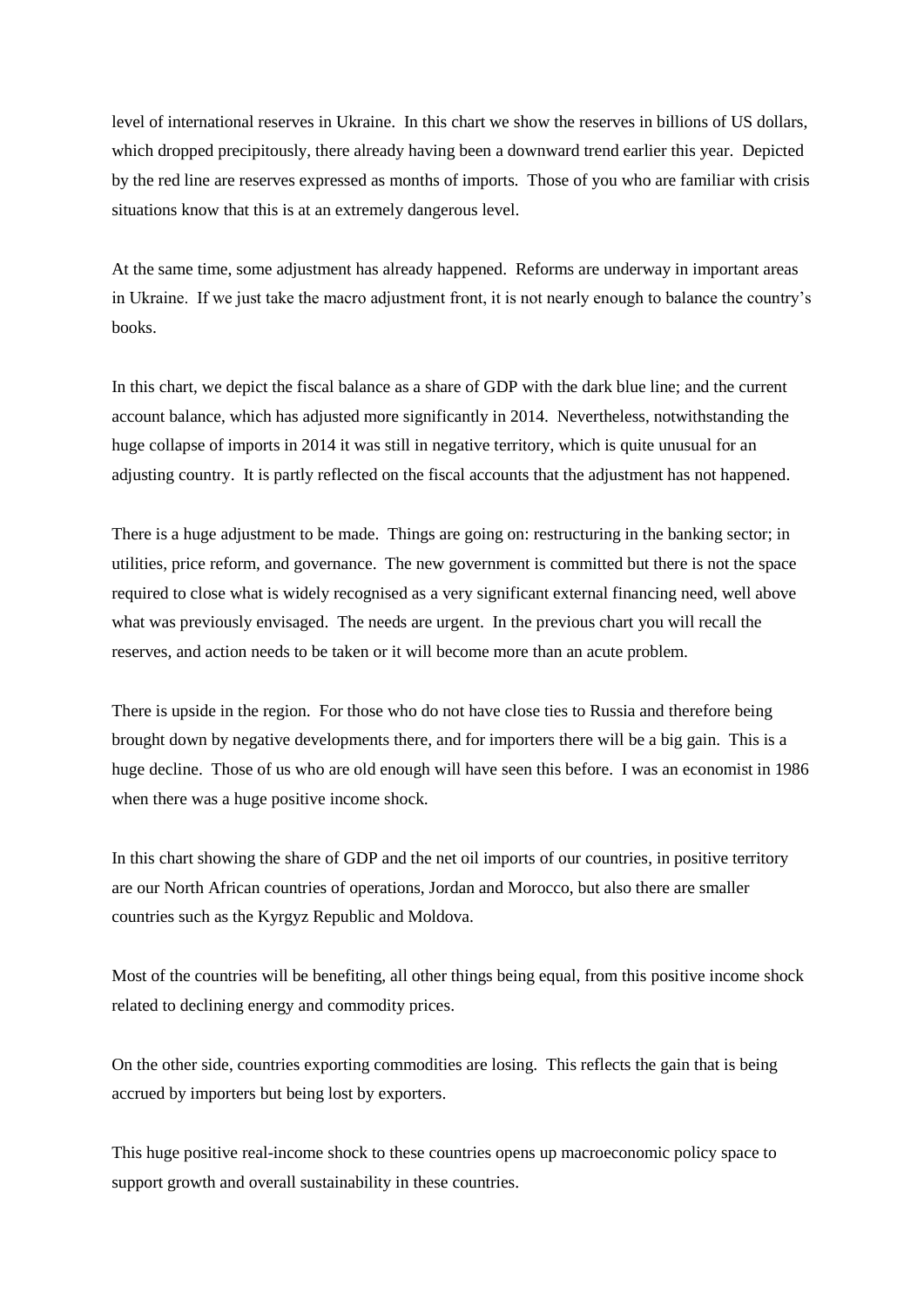We have here four dimensions that I think are relevant in our region. One is the fiscal space, which you will already have heard about from other IFIs. In SEMED countries, in the MENA region, subsidy reform will receive a lift from a positive environment in which the reform can continue and accelerate. We believe that in general it will be important also to allow – in these countries and others – affecting positively and benefiting the fiscal sector – fiscal accounts – it will be important to focus on growth-enhancing spending because secular stagnation is such a general threat all over the world outside the US. Let us use this fiscal space to move on reforms but also to allow for growth-enhancing measures. Here, infrastructure spending is critical, as we all know.

There is also a monetary space that is opening up because the lower oil prices for a long, long time, can allow easier monetary policy for longer but of course this is subject to the US monetary policy stance, which is set to normalise. The lower oil prices in the US may push back a little bit – give a little – can be more flexibly managed the timetable of it perhaps going forward. So perhaps there is some room for manoeuvre there as well.

In some of our countries financial stability can be enhanced by inflation being lower for longer. That is because de-dollarisation is easier, moving to local currency in the context of lower local currency interest rates. It is easier.

Finally, something that has not been on the radar screen in commentaries – though I am certain it will come onto the screen – is the distribution aspects of the terms of trade. Should consumer benefit workers; should profit benefit; should the government benefit? This is a country-specific issue. I would argue that given the material risk from secular stagnation in many countries and regions, maximising growth in the context could be good policy guidance.

This is just a chart to show how our North African countries of operations, SEMED countries, stand to benefit from easier conditions for subsidy reform with a bit here for you as a share of GDP, the fiscal deficit and as part of subsidy spending.

Again, I emphasise that reforms are ongoing, and that is why in Jordan you already see less subsidy spending, but they get a positive lift from this source.

This is a risk that I mentioned earlier but here it is clearer on this chart. Emerging market and commodity importers who will be getting these huge gains have a tight external condition on two counts. These can be summarised by the increasingly divergent economic performance in two key markets for our countries: the US and the Eurozone.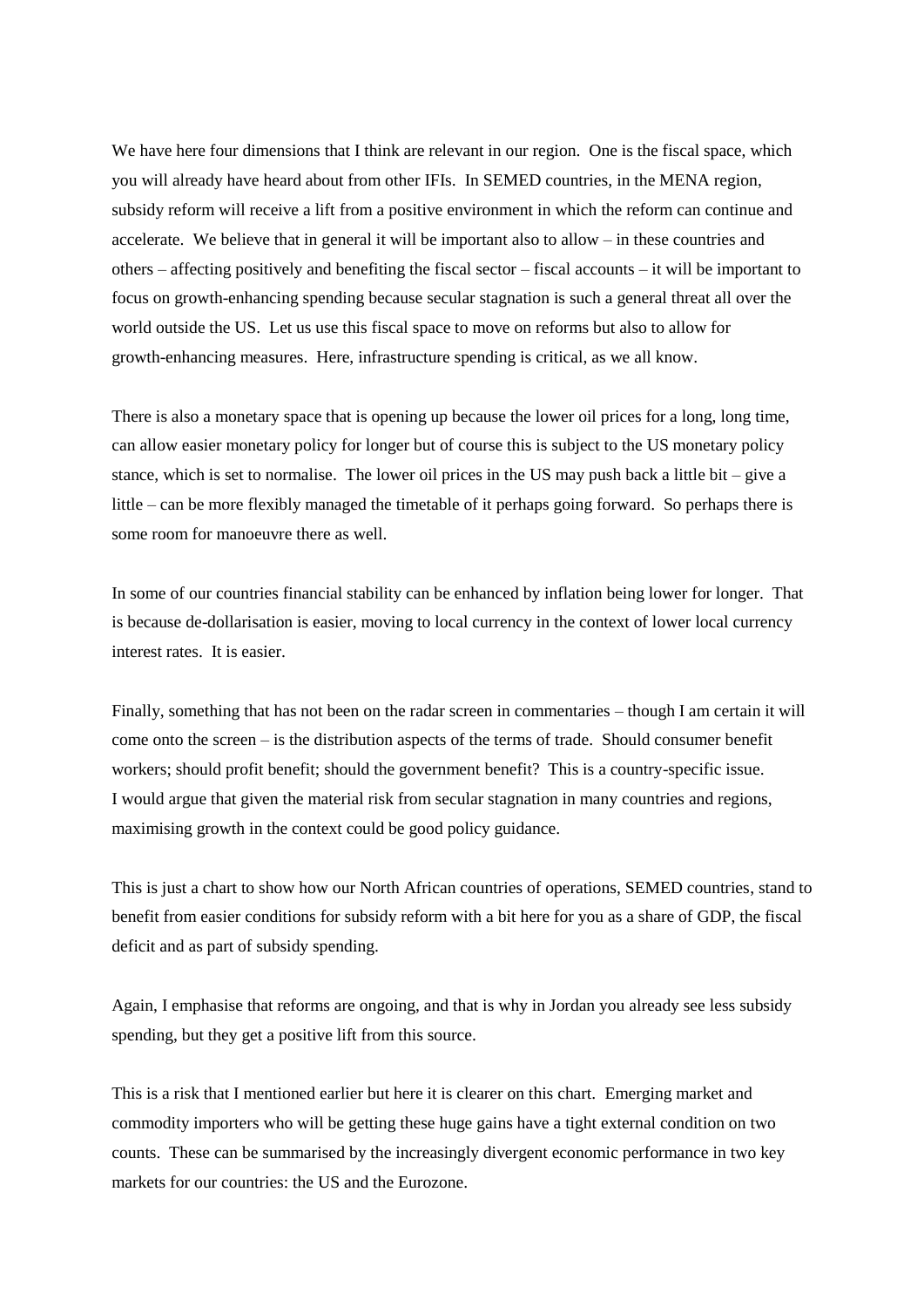The risk is this. The US eventually will normalise its monetary policy, we hope perhaps a little bit later given the outlook for lower oil prices. Here, we can see the quickly declining unemployment rate in the US whilst it is rapidly rising in the eurozone. Eventually, interest rates will go up, which will increase external borrowing costs in our countries and emerging markets in general. Excellent borrowing costs are conditions by US interest rates, so that is a tight external financing condition down the road. Also, if our countries need to react internally by raising interest rates to stem any capital inflow, volatility, or potential outflows, which we have seen recently, they will need to increase, and domestic increase rates will also increase local borrowing costs; so there will be a double squeeze on the forecast, which is not good for growth. If the demand in the export zone is lower, the borrowing costs, domestic external, are eventually higher, and that is (inaudible).

As a footnote I also know that this is – there is (inaudible) but global question – how sustainable it might be to have only one engine of growth, however strong it could be, the US, in the world economy going forward.

Lower external demand in the eurozone has translated into declines in exports in the last three months. Seasonally adjusted figures on this chart show that in central Europe, the Baltics, south-eastern Europe (dark blue and light blue) exports are declining; and of course there are other things going on in small CIS countries in the other regions.

Domestic demand is taking over and is boosted by the oil price increase in central, eastern and south-eastern Europe. Getting also a positive lift – and for the first time we can tell you – a positive lift from labour markets. Unemployment rates are starting to come down.

In this chart we depict the latest data with a diamond, and below that is a column – the diamond was a year ago and the column is the latest number. If the column is below the diamond it means there is a decline. That is indeed what we see in most of the countries, particularly in south-east Europe. That is a good story. In many cases it is happening in the context of rising real wages; so that is indeed a positive story on the back of growth in this region.

At the same time, credit growth remains subdued and is not changing, as we have depicted in various countries. In this report we highlight one factor that is very important in this regard: credit growth is clearly constrained by persistently high non-performing loans in the region. We have found a very nice negative correlation between NPL ratios and credit growth, averages since 2012. The chart is quite telling. We believe that the crisis legacy has to be dealt with; otherwise credit growth will not resume and growth will not resume sustainably.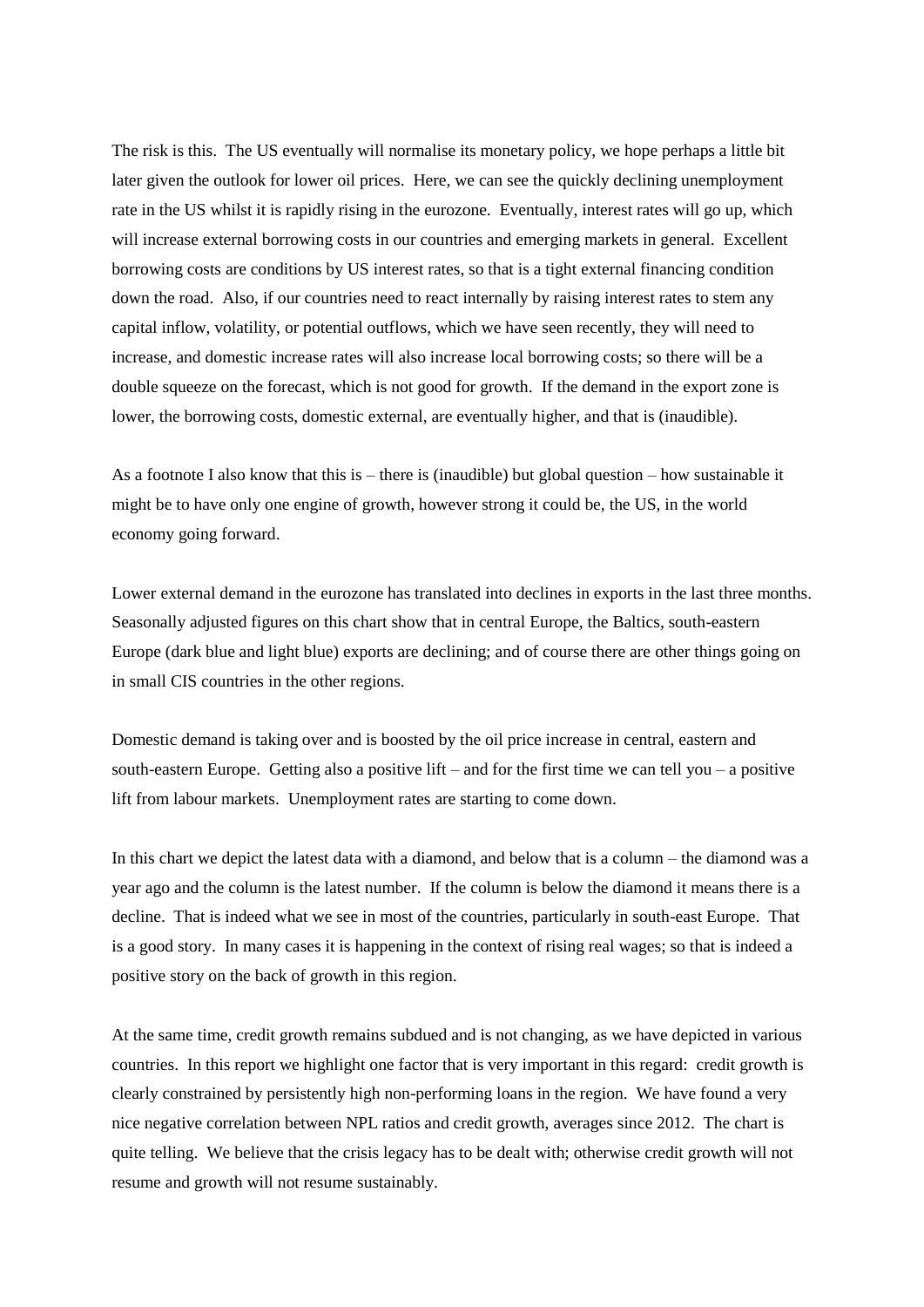Inflation is lower and in some countries it is negative in central, eastern and south-eastern Europe, not in other countries that have been subjected to currency devaluations. Overall, even in countries where inflation is low, we do not see deflation as a major set.

Overall, average growth in the EBRD region has slipped into the negative at -0.3; but there are very important variations. Importers are edging up and growth is edging up, whereas it is declining massively in commodity exporters.

If you take one chart away and then one line for the overall region, the region as a whole is slipping into a mild recession, brought down by Russia and commodity exporters. At the same time, looking at 2015, there is a positive contribution from commodity importers.

Thank you very much. We are ready to take questions.

MR PAUL HANNON: I am from the Wall Street Journal. When speaking of Ukraine you referred to very significant external financing needs that were in excess of the estimates we saw late last year. Do you have a ball-park figure for that? I happened to read a George Soros piece for the New York review books last night – I do not know why – and he was talking about \$50 billion.

In terms of the external constraint from monetary policy – and you mentioned the Fed a few times – when the Fed went for quantitative easing there was a positive flow effect for emerging markets; in fact to the extent that a lot of them found it difficult to deal with all the hot money coming in. Clearly, you do not think there is any chance that that is going to happen in countries to the east of the Eurozone when the ECB does its thing at the end of the month! I am just wondering why not. Is it just because the growth prospects are so grim?

MS NAGY: On Ukraine, we understand the IMF mission is there and is assessing the situation. It is very clear that the needs are greater. The shock, particularly from the eastern region, in terms of disruptions in production, in trade, in banking flows, has been much bigger than foreseen. That is a very important factor. I understand that the figures are being assessed now so I would not like to second-guess what is coming from that important exercise.

We have all seen the \$50 billion figure. If we compare that with the assistance to Georgia at the time of the Russia crisis, just before the global financial crisis in the autumn of 2008, the \$50 billion would be comparable.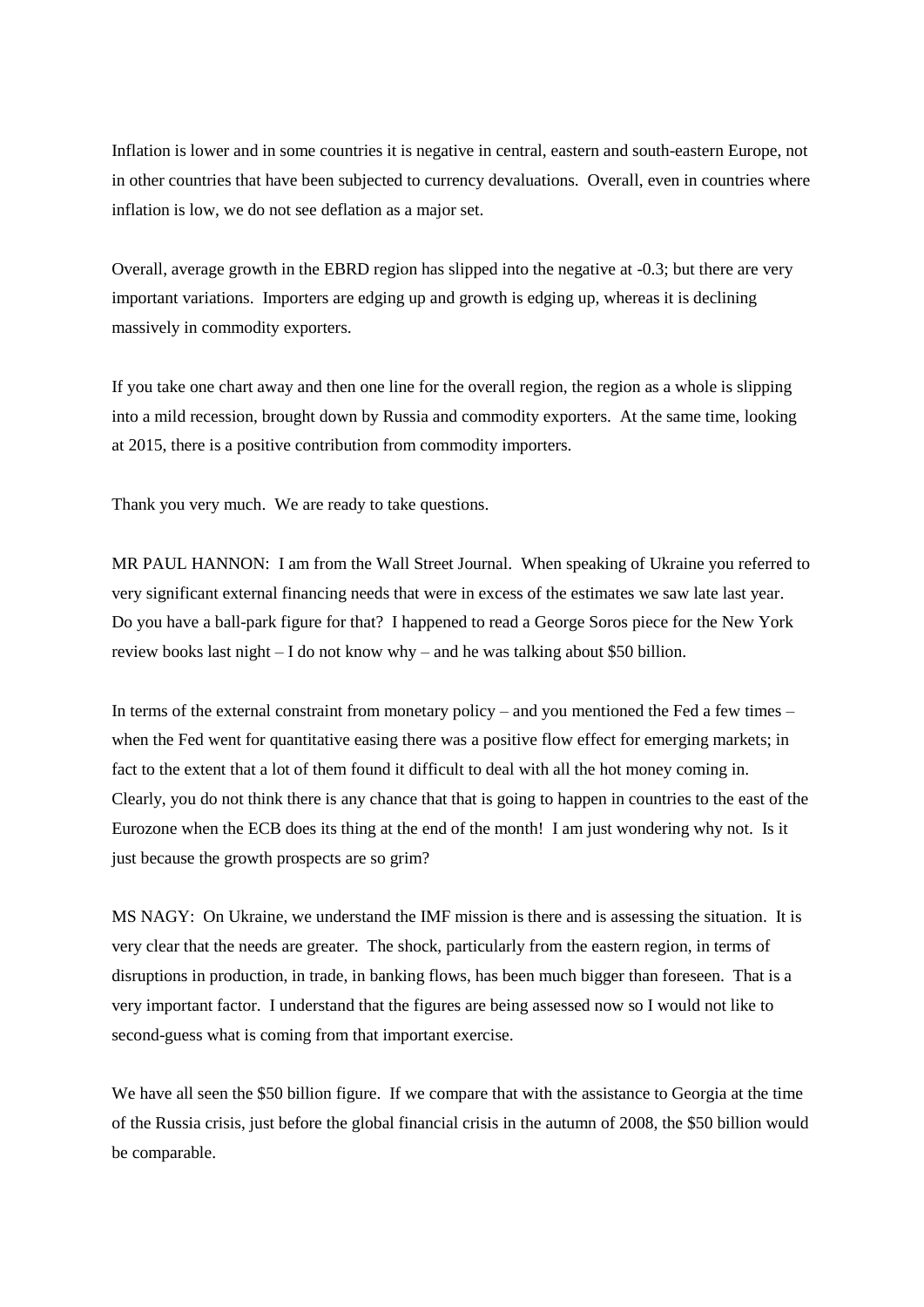On the effectiveness of the ECB quantitative easing policy and the impact on our region, we understand that the announcement is imminent. We hope that the impact will be significant, primarily through the exchange rate channel. We are already seeing a significant depreciation of the euro against the US dollar, but other currencies – there were of course other elements (inaudible) etc. This is the main channel. This translates into devaluation, which can feed into higher prices.

We all know that the banks in the eurozone are quite liquid, and some have excess liquidity; so an additional push may be less effective than at the time when the Fed did that. There are ways of doing this. We do not know the details, so maybe there will be a positive upside.

Having said that, for emerging markets, including for our countries, the decisive external borrowing dimension is the US market. The pricing is in that, and many of them depend on that.

MR LANKES: To add something on the Ukraine question, forecasting financing needs is partly an art and not just a science, so it depends, like everything in economics, on the assumptions you are making. You will have seen and will continue to see lots of variations here. There are three key elements. One is the current-account deficit.

The second is the extent to which financing is rolled over during the period that you look at. There is a considerable repayment coming up in the course of 2015. How much of that is going to be rolled over?

Third, to what extent do you want to rebuild international reserves, which are very low at this point? Depending on what you assume, for these three you will get different numbers. The expectations are that the more you have to presume that roll-over is not going to take place, the more you will have to resume that you need to build up your reserves to gain credibility. If you put these factors together you get much larger numbers than you used to see in the final quarter of last year.

We have Dmitri here, who is our expert, and maybe you can follow up bilaterally.

MR MARK JONES: I am from Reuters. I know it is not usual, but do you have any outlook going into next year for these economies and what might happen? I notice that your projections for Russia were based on \$58 a barrel. If it does continue down to \$40, what kind of contraction will we see then?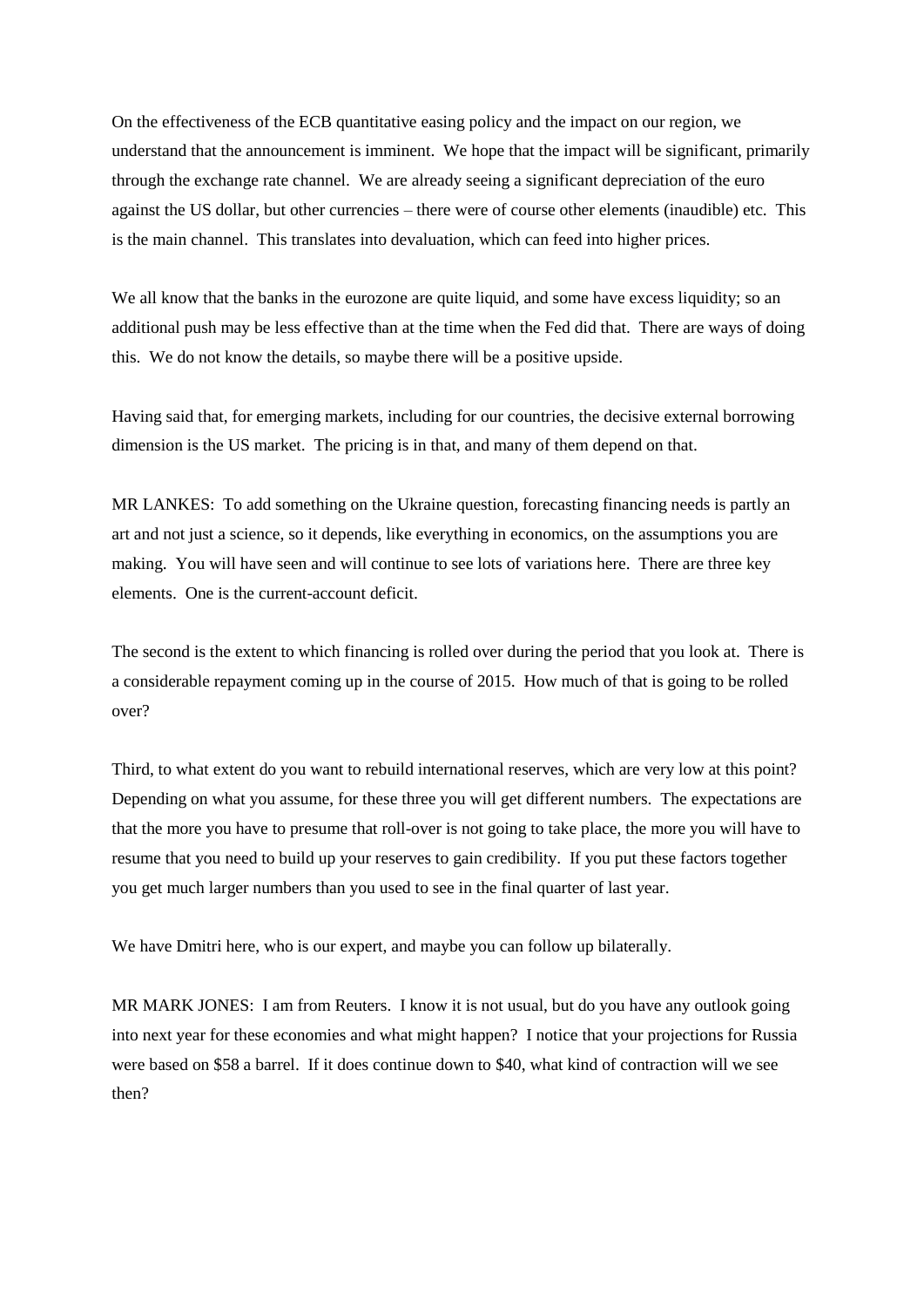You probably have not had time yet, but do you have any assessment of the impacts from the SNB's move last weekend? I know that many of these countries have mortgages that are linked to the Swiss franc, so if you have done any preliminary work on that, that would be great.

MS NAGY: We have not done 2016. We would usually do that in the context of our May exercise, and that is what we will be doing. Clearly, if we go to a worst-case scenario and divert very significantly from our central case, which is \$58 a barrel, there will be liquidity stresses in financial markets and in Russia. We have seen a version of that in December, but it could be an even stronger impact.

I have gone to lengths to explain the background of the reserves situation. Reserves declined by a quarter in 2014 notwithstanding a very significant rouble drop, which mopped up some of the pressure. If oil incomes are significantly lower, one would expect further stresses – but that is not our central case at this point.

On the decision of the Swiss National Bank, this was unexpected by all countries, including our countries. Countries, however, are much less vulnerable than they were last time when this was a big issue around the global financial crisis. At that time Hungary and Poland had very significant exposures in the Swiss franc, particularly with household mortgages but also other types of loans – less on the sovereign debt side. Since then, Hungary, through various schemes, has reduced or in some sectors eliminated Swiss franc exposures through currency conversion schemes, one after the other. The latest was announced in December and is now being completed. The vulnerability there – and it was once the most vulnerable country in this respect – has been significantly reduced, if not eliminated.

In Poland regulatory policy from the start limited more Swiss franc exposures than did Hungary, and therefore it started in a better situation. Where exposures are about 7 or 8 per cent of GDP overall, of total debt, which is not an insignificant but not a material number for a country that has very strong finances, a strong reserve position – they just got a renewal of the IMF flexible credit line last week of US\$ 22 billion – they are very good performers and have strong regulatory policies. If there is any shock, Poland can really manage it, so we do not expect any major fall-out. They can manage this exposure, which is again not insignificant, but not material. I think markets have overreacted, as everywhere, and we expect some pick-up on that, but it is not a major source of concern.

MR NEIL BUCKLEY: I am from the Financial Times. I want to go back to Ukraine. Obviously, the EBRD does not provide macro financial support, but additional funding from other sources is fairly slow in coming at the moment, so I wondered if you could remind us what the EBRD is doing in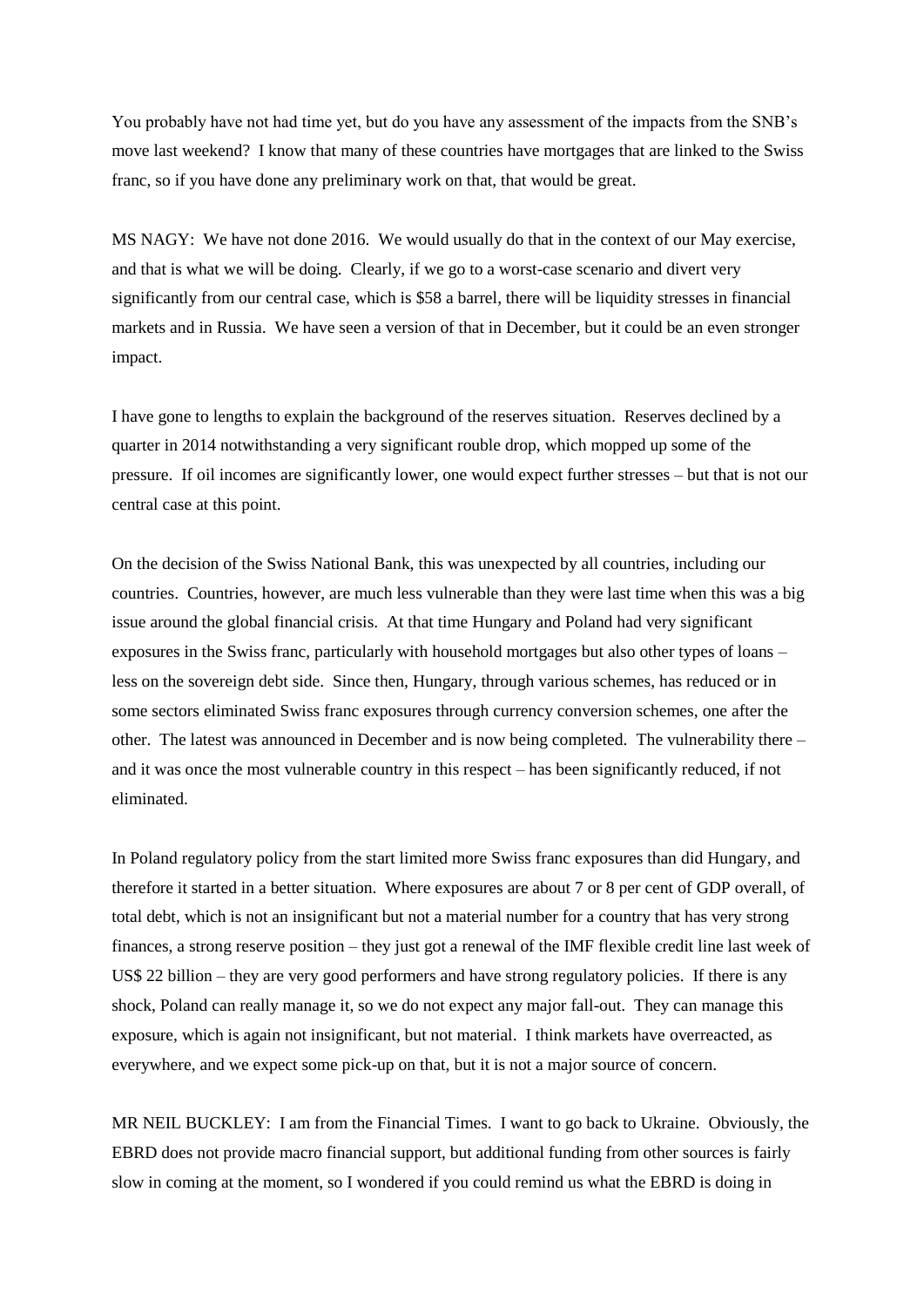Ukraine and whether there are possibilities for further support from the EBRD, given the unexpectedly large needs this year.

MR LANKES: Last year the EBRD stepped up its operations in Ukraine. It moved from less than  $\epsilon$ 556 million in 2013 and  $\epsilon$ 1.25 billion last year. That was part of our response. We benefited in that from a number of projects that we had in the pipeline, especially in the infrastructure sector, which had been held up by the difficulties with the previous administration in Ukraine; and those obstacles were put aside last year. Therefore, we were able to commit and even disburse fairly quickly, so it was a fairly rapid response; but it was a response within the means of an institution that finances projects rather than budgets or a balance of payments.

From a project finance perspective, Ukraine is a very risky environment of course, and we need to be forward-leaning and cautious. That is the approach we are taking. To the extent that reforms proceed to the extent that a credible financing package can be put together, the EBRD is able to commit more. That is what we have indicated in the context of the international discussions. We are willing to commit well above historic levels to finance in Ukraine, but it depends on that overall financing package coming together. We do not have a safety net if things go wrong. Most of what the EBRD finances there does not have a sovereign guarantee or any other guarantee. Quite a bit of our Ukraine portfolio is equity, and you can imagine that the EBRD has already taken quite a hit during the course of last year, at least on paper.

The EBRD has said that it is willing to play its part, but it has to be part of that overall picture. You have heard Piroska say that we are very concerned about the financial situation. That is, in part, an issue that the Ukrainians have to tackle. There are certain reforms that are going slower than they should. It is also a part that the international community has to take very seriously. We are somewhat concerned that this equation is not coming together fast enough.

MR MARK JONES: Obviously, these are dark words about Ukraine. If we do not get a financing package from the IMF, what do you think would happen?

MS NAGY: Can I just say that it is not the central scenario in our projects.

MR LANKES: Well, it is what happens when you do not have enough money to pay your bills; and of course there have been situations like that previously around the world. In the Ukrainian context it is not something we want to see, especially in a country that is vulnerable in so many ways. It is something they can certainly do without.